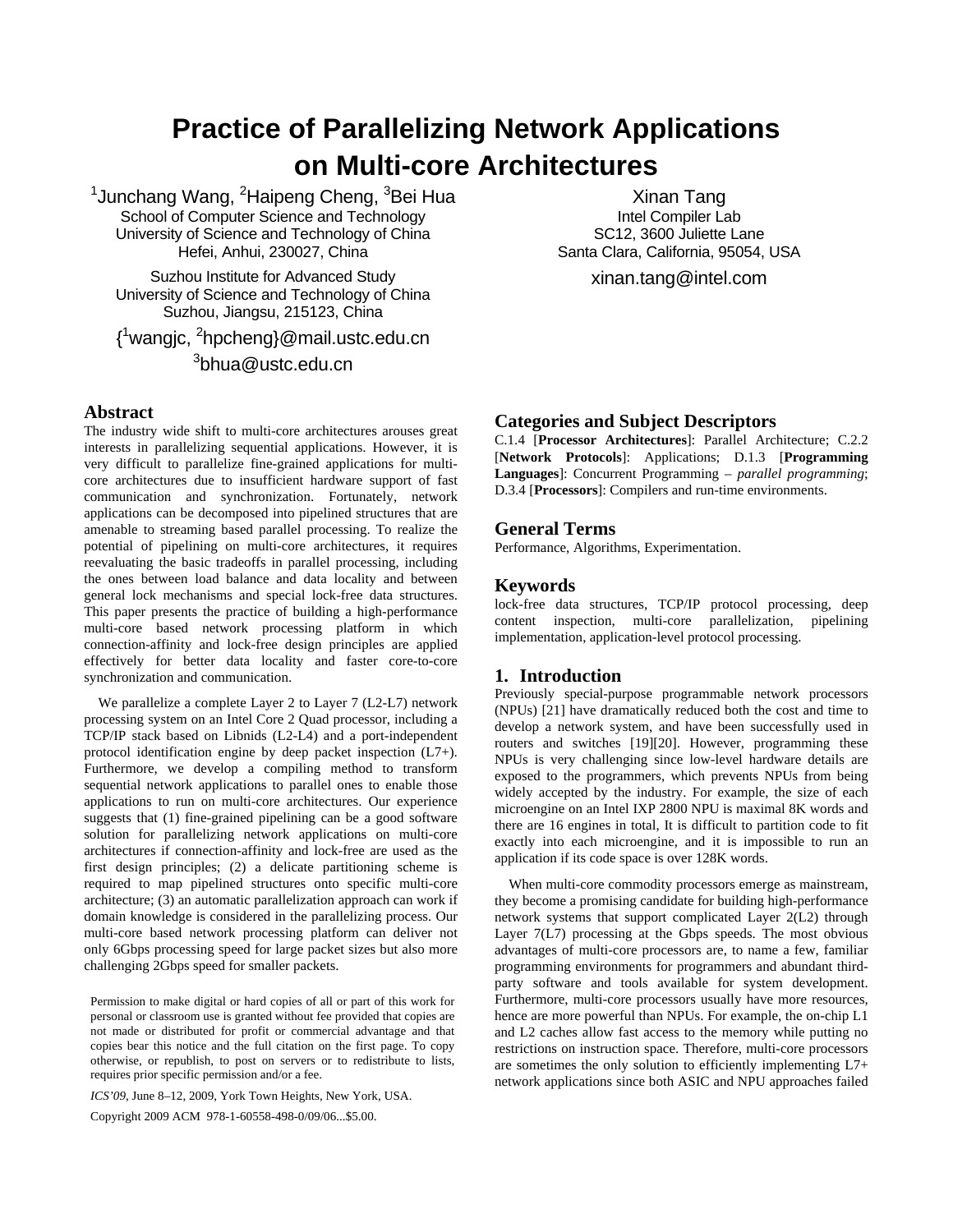to handle the complexity appeared in the application-level protocols.

 The industry wide shift to multi-core architectures [\[1\]](#page-8-0) arouses great interests in parallelizing sequential applications. However, unlike high-performance scientific computation, network applications are time-sensitive applications. Even though coarsegrained applications in which a thread runs 10,000 cycles or more can be successfully parallelized [\[22\]](#page-9-3)[\[32\]](#page-9-4), fine-grained network applications in which a packet must be processed within a few thousand cycles are very difficult to be parallelized because the fast communication and synchronization mechanisms that are needed for fine-grained applications are not efficiently supported on existing multi-core platforms. For example, a Pthread lock/unlock operation can easily take more than 1,000 cycles to execute while a fast-path TCP processing takes only about 2,000 cycles. For such fine-grained network applications, a lock/unlock operation becomes a new performance bottleneck, and it should hardly be used in practice.

 It has been demonstrated that 10Gbps line-rate processing speed can be achieved for a single networking algorithm [\[16\]](#page-9-5)[\[17\]](#page-9-6)[\[34\]](#page-9-7) or 1Gbps line-rate can be achieved with a dummy application using three CPU cores [\[3\].](#page-9-3) However, achieving 1Gbps line-rate for a complete L2-L7 network application is still very challenging, and thus the efforts were spent on parallelizing those applications on multi-core platforms [\[2\]](#page-9-0)[\[9\]](#page-9-8)[\[29\]](#page-9-9). Unfortunately, neither of them could reach 1Gbps line-rate in the worst case and the speeds are far below the line-rate requirement for smaller packets. We parallelize a complete TCP/IP stack and a portnumber independent protocol identification engine (L7+) based on deep packet inspection (DPI) on an Intel Core 2 Quad processor. Experiments show that the system can deliver not only  $6Gbps$  processing speed  $1$  for large packet sizes but also more challenging 2Gbps speed for smaller packets using only three CPU cores.

<span id="page-1-2"></span><span id="page-1-1"></span> This paper presents the practice of parallelizing legacy sequential network applications on multi-core architectures by exploiting application domain knowledge and multi-core architecture features. Network applications have two inherently features that are suitable for parallelization: 1) they have naturally layered structures that can be organized into a functional pipeline; and 2) packets belonging to different flows can be processed in parallel. However, it is still very challenging to implement a software pipeline on multi-core architectures. First, network applications are inherently memory and I/O intensive and thus they may further exacerbate the disparity between computing power and memory latencies of multi-core architectures. Second, inter-core synchronization and communication must be handled by software, which in general is much slower than the mechanisms employed in NPUs. Particularly an X86 multi-core processor doesn't have efficient hardware FIFO to support fast core-to-core communication. Therefore, new design principles need to be carefully sought in parallelizing network applications on multi-core architectures.

This paper makes the following main contributions:

 $\overline{a}$ 

- A fast core-to-core FIFO is implemented to support finegrained pipelining execution model on multi-core architectures, which is a foundation for parallelizing any fine-grained applications.
- A multi-core based network application parallelizing framework is built by employing network domain knowledge, concurrent lock-free data structures, and functional pipelining. This practice provides valuable experience on studying effective parallelizing principles to build a high-performance network system on the commodity multi-core processors.
- A prototype source-to-source compiler is implemented to facilitate porting sequential network applications written in C onto the parallel framework.

 To the best of our knowledge, the system we built is the first one capable of delivering stable 2Gbps line-rate processing speed for a complete L2-L7 network application using only three CPU cores. Since only 75% of the CPU power of a quad-core processor is utilized, enough headroom is reserved for other advanced L7 applications. Our experimental results show that general-purpose multi-core CPUs are a viable alternative to NPUs or ASICs in building network processing systems, especially for complete L2- L7 network applications.

 The remainder of this paper is organized as follows. Section [2](#page-1-1) discusses design principles and system design space. Section [3](#page-2-0) presents runtime system implementation applying the parallel design principles. Section [4](#page-5-0) presents the evaluation results and performance analysis. Section [5](#page-8-1) discusses related work. We conclude in Section [6.](#page-8-2)

## **2. System Design Space**

This section reviews the basic and most important design principles for parallelizing network applications on multi-core platforms.

## **2.1 Design Principles**

1) To exploit flow-level parallelism in a network application, flow-pinning [\[2\]](#page-9-0) can be used to ensure that all the packets belonging to the same TCP flow are processed by a single CPU core. Since each TCP connection consists of two TCP uni-flows, we assign (bind) the two flows belonging to the same TCP connection to one CPU core. Therefore no synchronization is needed to access the connection table belonging to the same connection, in which one connection entry consists of two flow table entries. In addition, partitioning the connection table makes the size of each table smaller, which will significantly increase the L1/L2 cache locality, hence the cache hit rate. Therefore, *connection-affinity* is one of the most valuable design principles to develop networking software on multi-core processors.

2) A load-balancing approach is needed to dispatch packets among CPU cores. Due to the nature of fine-grained parallelism, we prefer the static load-balancing by trading the imbalance of workload with the much less runtime overhead. In general, a packet-classifying-hash function is used to dispatch packets among CPU cores. There are two types of hash functions: *asymmetric* and *symmetric*. Even though asymmetric hash function distributes packets more evenly among CPU cores, it

<span id="page-1-0"></span><sup>1</sup> Some network equipment vendors claim to handle 10Gbps linerate for large packet sizes but this speed is achieved for stateless UDP packets only.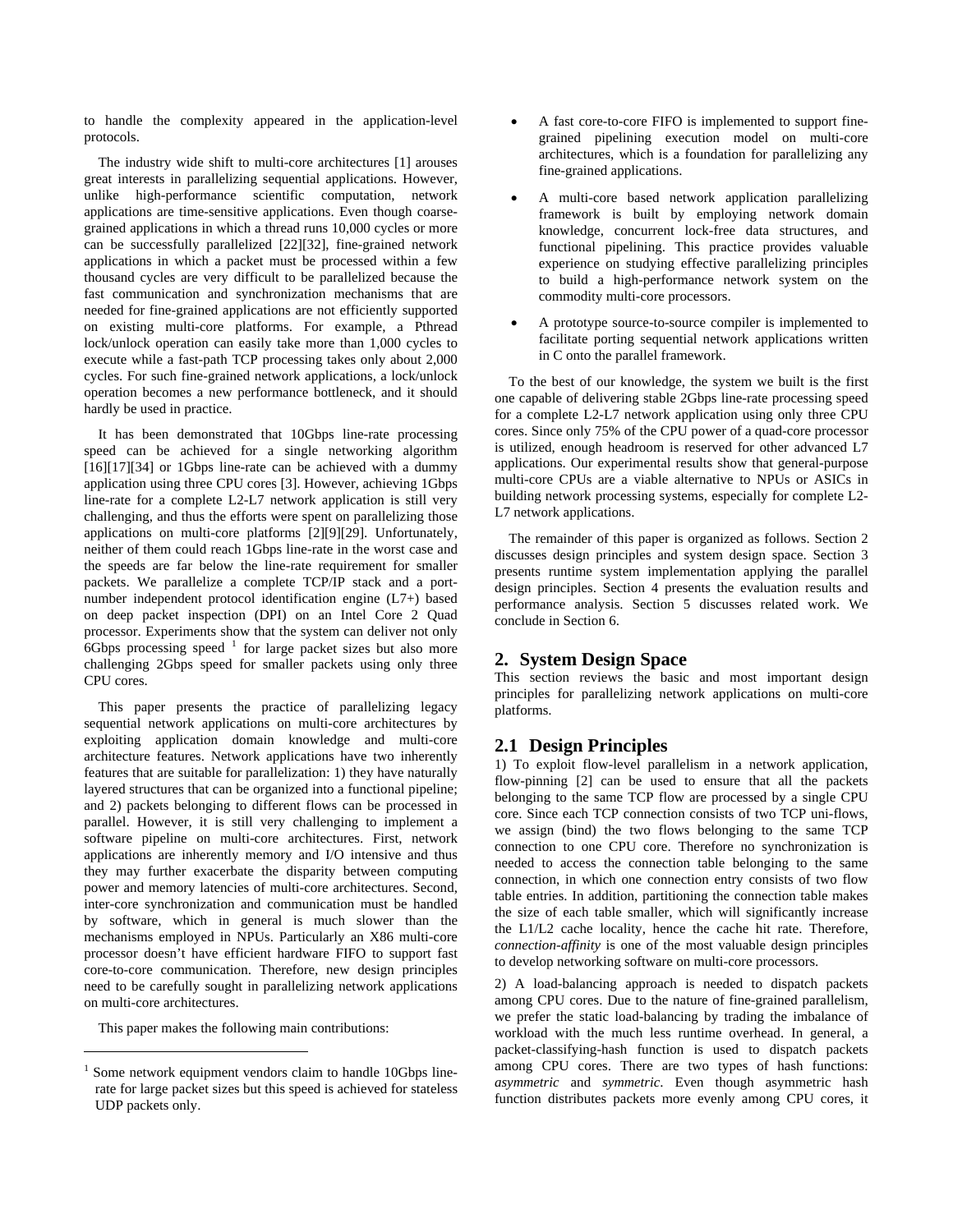cannot guarantee connection-affinity. Therefore, we use a symmetric hash function to distribute packets among CPU cores, since on multi-core platforms cache locality is more important than load balance.

3) A balanced workload partitioning scheme is required to divide the workload evenly among pipeline stages. To make an optimal decision, the execution time of each pipeline stage needs to be accurately measured or predicted. We tried different partitioning schemes and derived a 2-stage pipelining in which one CPU core does packet capturing and L2 processing, and the other three CPU cores do the L3 above protocol processing work.

4) A high-efficient FIFO implementation is needed to provide fast core-to-core communication on multi-core platforms. For example, on a 2.3GHz Intel Core 2 Quad processor, a Pthread lock/unlock pair cost at least 250ns per operation, whereas a packet's processing time should take less than 672ns to meet 1Gbps line-rate requirement. We develop a cache-friendly concurrent lock-free FIFO queue by aggregating read/write operations based on cache line access to reduce the bus traffic used for maintaining the shared cache coherence and thus to make access time more stable.

5) Packet buffer management needs to be carefully studied. It is often unnoticeable that the reentrant library (Libc) calls contain hidden lock operations that may become performance bottlenecks in multi-core architectures. Malloc() that is often used for allocating a buffer whenever a new packet arrives contains locks. Therefore, eliminating the malloc usage is preferable in finegrained multi-core network applications.

<span id="page-2-1"></span>6) Sequential Libnids and Flex generated C code must be modified to run on the multi-core platform. As shared memory model is used in multi-core programming development, a naive way to make sequential code run in parallel is to change every global data access into atomic one; however the resulting parallel program may run slower than the original sequential program due to the overhead involved in atomicity enforcement. Since connection-affinity based parallelizing approach divides global connection state table into independent sub-tables, and each subtable is private to its corresponding CPU core, it makes the sequential code one step closer to run in parallel by transforming a global table access with an extra pointer based dereferences.

<span id="page-2-0"></span>7) In general, automatically parallelizing a sequential application is a hard problem with limited success [\[23\]](#page-9-10)[\[24\]](#page-9-11). We believe that domain knowledge could help lead to a viable solution in automatically parallelizing a sequential application. Network applications are amenable to pipelined processing due to their naturally layered stack structure. For example, HTTP (L7) is built on top of TCP (L4) which is built on top of IP (L3) which is built on top of Ethernet (L2). In principle, each layer can be regarded as one pipeline stage. Network applications also have inherent flow-level parallelism. Each flow is identified by the source and destination IP addresses, and source and destination port numbers. Such natural flow-level parallelism can be effectively used to parallelize network applications by running different flow processing in parallel. We rely on this domain knowledge to identify inherent parallelism, and then use the above parallelizing principles to utilize the parallelism.

<span id="page-2-2"></span> In summary, domain knowledge guided parallelization, connection affinity, and lock-free data structures are the main parallel design principles used in building our parallel framework.

# **2.2 System Building Blocks**

We make use of several open source software to implement our parallel runtime system in user space to make the system more portable. The system consists of the following modules:

- 1. Pf\_ring [\[13\]](#page-9-12) to improve the packet capture speed of the NIC and optimized Pcap[\[10\]](#page-9-13) to get packets from trace files.
- 2. A cache-friendly lock-free FIFO to link pipeline stages together.
- 3. A TCP/IP stack implemented in Libnid[s\[11\],](#page-9-14) including IP defragmentation, TCP stream assembly, and TCP port scan detection for preventing denial-of-services (DOS) attacks.
- 4. A Flex [\[15\]](#page-9-15) based protocol identification engine using L7-filter patterns [\[12\]](#page-9-16).

 We build a test bed based on Pf\_ring for real traffic and optimized Pcap for stored packet traces, where a ring of buffers is added between Pf\_ring/Pcap and the rest of L2-L7 network processing to allow them run in parallel. The system uses *mmap()* to reduce the memory copy between kernel space and user space.

 Four cores are organized into a functional pipeline, with one core forming the first pipeline stage (Input), and the other three cores forming the second stage (Application) shown in [Figure 1.](#page-2-1) Each pair of neighboring cores is linked with a cache-friendly lock-free FIFO. Original Libnids and Flex generated C code are parallelized using our compiler to make the sequential code run in a multi-core environment.



**Figure 1. A tree-like data-parallel pipelines** 

# **3. Important Implementation Details**

This section presents important implementation details on how to parallelize a complete L2-L7 network application system by applying connection-affinity and lock-free parallel design principles to achieve high speed.

 We use *m*-stage-*n*-way to describe a pipelining scheme in which  $m$  is the number of pipeline stages and  $n$  is the number of pipelines. The more pipeline stages the higher system throughput for a single packet. The more pipelines the more flow-level parallelism is exploited. The actual *m* and *n* need to be determined by profiling the application to make the pipeline execution in a balanced way.

# **3.1 Optimized Concurrent Lock-Free Queue**

For the single-producer/single-consumer case, lock-free FIFO has been proposed in [\[3\]](#page-9-3)[\[6\].](#page-9-17) We improved the FIFO on speed and stability by:

- 1. Aggregating read/write operations within the same cache line and only modifying a cache line once per operation, i.e., the unit of read/write to the FIFO is a single cache line instead of one data item.
- 2. Introducing a timer to handle the extreme timeout case.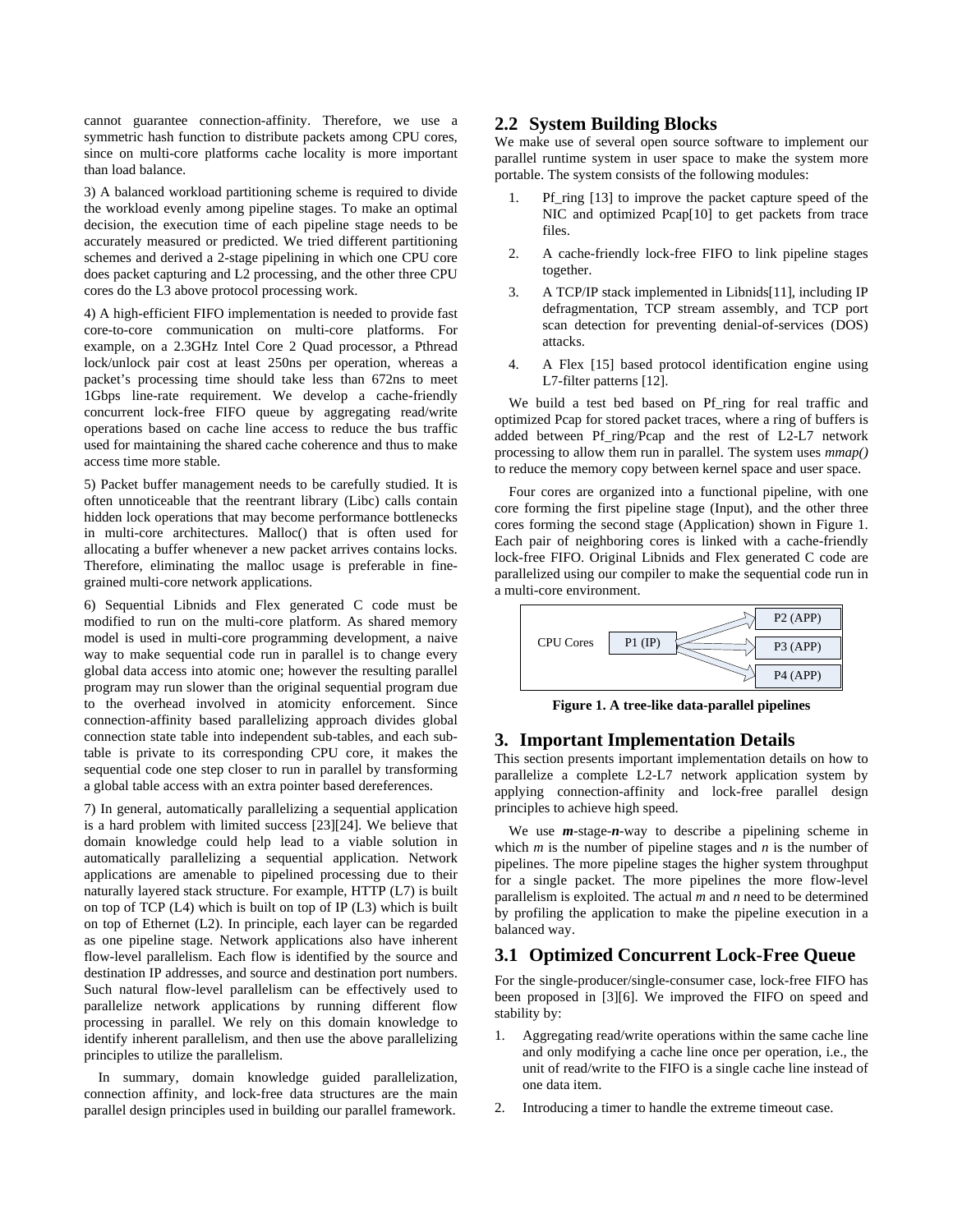As shown in [Figure 2,](#page-3-0) a local buffer *temp* is introduced in producer. If *temp* is not full, the producer puts *data* in *temp* (Line 5) without touching the global area *queue*, and returns immediately. To handle the extreme timeout case, a timer is introduced into the queue. Only when the local buffer is full or the timer times out (Line 7), the producer copies *temp* into *queue*. Similarly, the data transfer in the consumer side incurs only one transfer per cache line instead of one per data item.

| 1 FIFO_ELEM temp[ELEM_PER_CACHELINE];                          | general, to reach 1 Gbps line-rate for the minimal 64-b                        |
|----------------------------------------------------------------|--------------------------------------------------------------------------------|
| 2 int enqueue_aggregation(FIFO_ELEM * data) {                  | packet input, a system must handle 1,488,095 frame                             |
| if ( $NULL := queue[head]$ )<br>3                              | (including the frame gap). This means that a new pa                            |
| return FALSE; $/*$ the queue is full $*/$                      | every 672ns or 1545 cycles for a 2.3GHz CPU. So, or                            |
| temp[current] = $*$ data; /* put data in local buffer. */      | 1-way pipelined implementation, both the IP and                                |
| $current++:$<br>6                                              | should finish their processing in (1545-100) cycles a                          |
| if $((current == ELEM_PER_CACHELINE)$                          | the FIFO takes 100 cycles on average. On a 2-                                  |
| (timeout == TRUE)) { /* write back local buffer <i>temp</i> */ | pipelined module, APP core's workload can be almos                             |
| 8<br>memcpy(queue[head], temp,                                 | of the IP core, i.e., the APP's workload can be                                |
| sizeof(FIFO_ELEM) * ELEM_PER_CACHELINE);                       | $(1545*2-100)$ cycles. In general, if FIFO communi                             |
| head = NEXT( head, CACHELINE_SIZE);<br>9                       | $C_{\text{fifo}}$ cycles, the IP core takes $C_{\text{in}}$ cycles, and the AP |
| 10<br>current = $0$ ;                                          | C <sub>app</sub> cycles in a 2-stage-N-way pipelined model, on a               |
| 11                                                             | 1 Gbps line-rate can be reached if                                             |
| return TRUE:<br>12                                             |                                                                                |
| 13 }                                                           | max $\{C_{ip}, C_{app}/N\} + C_{\text{fifo}} \le 672*F$                        |
|                                                                |                                                                                |

**Figure 2. Aggregation of queue write operations** 

<span id="page-3-0"></span>For a single packet, it seems that tiny delay is introduced due to aggregation operation. However, the producer saves lots of global operations, which results in less traffic in enforcing the cache coherence protocol, therefore performance of the whole system increases, especially for systems dealing with realistic network workload. The aggregation based FIFO works steadily in practice with each read/write operation taking around 45ns/op, 36% faster than the FastForward FIFO [\[3\]](#page-9-3). More performance details are shown in Section [4.5.](#page-7-0)

## <span id="page-3-2"></span>**3.2 Pipeline Organization**

[Figure 1](#page-2-1) depicts a 2-stage-3-way pipelined system to be mapped onto an Intel Core 2 Quad processor, in which a tree-like three data-parallel pipelines are used and each pipeline consists of two stages, *Input* (IP) and *Application* (APP). Since it lacks of hardware FIFO support on a multi-core commodity processor, the efficient lock-free FIFO described in section [3.1](#page-2-2) is the key to enabling such a pipelined execution model to be implemented on a multi-core platform.

 The IP core uses a symmetric packet-classifying-hash algorithm, discussed in section [2.1,](#page-1-2) to evenly distribute packets among the three APP cores. Specifically, the *checksum* on source/destination IP addresses and source/destination port numbers is used as the hash function. Since all the packets belonging to the same TCP connection are dispatched to the same APP core, each connection sub-table is accessed only by its APP core, therefore the access can be done in totally lock-free manner as if the connection sub-table was private.

# <span id="page-3-1"></span>**3.3 Pipeline Mapping**

To map the L2-L7 network stack on the pipelined model, a protocol stack processing is divided into seven functional pipeline stages, shown in [Figure 3](#page-3-1)(a). An input packet is read from Pf\_ring or Pcap, then memory is allocated by malloc() and the packet is

copied. Next, the system checks the packet's integrity and reassembles IP fragments if necessary. Then the TCP process starts and TCP state tracking and detection of DOS attacks are done. Finally, L7 deep packet inspection (DPI) is performed by inspecting the packet's payload using pattern matching.

 To select a proper cutting point that evenly divides the workload between IP and APP stages, we do the mapping based on accurate profiling on execution time of each pipeline stage. In general, to reach 1Gbps line-rate for the minimal 64-byte Ethernet packet input, a system must handle 1,488,095 frames per second (including the frame gap). This means that a new packet arrives every 672ns or 1545 cycles for a 2.3GHz CPU. So, on a 2-stage-1-way pipelined implementation, both the IP and APP cores should finish their processing in (1545-100) cycles assuming that the FIFO takes 100 cycles on average. On a 2-stage-2-way pipelined module, APP core's workload can be almost double that of the IP core, i.e., the APP's workload can be as high as (1545\*2-100) cycles. In general, if FIFO communication takes  $C_{\text{fifo}}$  cycles, the IP core takes  $C_{\text{ip}}$  cycles, and the APP core takes Capp cycles in a 2-stage-N-way pipelined model, on a F-GHz CPU 1Gbps line-rate can be reached if

$$
max \{C_{ip}, C_{app}/N\} + C_{\text{fifo}} \leq 672*F
$$



**Figure 3. (a) Original pipeline stages; (b) Two staged pipeline; (c) 2-stage-2-way data-parallel pipeline** 

 [Figure 3\(](#page-3-1)b) shows a partitioning scheme by dividing the workload just before TCP stage. This scheme favors network applications with heavy L4-L7 workload. However, our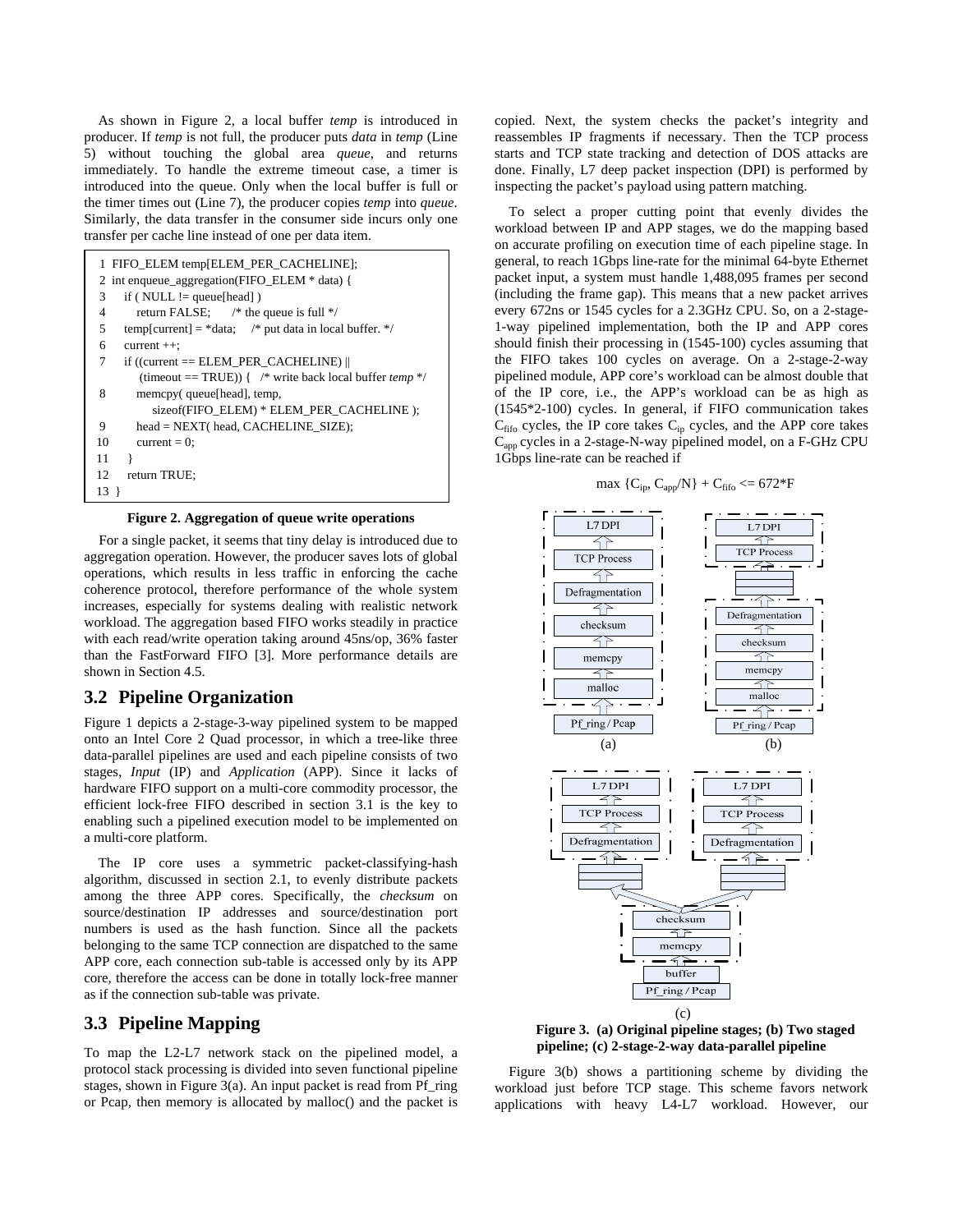experimental results (shown in Section [4](#page-5-0)) reveal that the pipeline stages with this cutting point are unbalanced, and splitting between Defragmentation and Checksum is the best for 2-stage-1 way pipeline model. [Figure 3\(](#page-3-1)c) depicts an improved cutting scheme for 2-stage-2-way pipeline model, in which the APP phase is duplicated. This scheme permits each APP phase to consume twice the inter-frame arrival rate by doubling the system's throughput. With the 2-way data-parallel model, L3-L7 layers can do more work than the original pipeline model allows.

# **3.4 Eliminate Lock/Unlock Operations**

Since malloc() contains locks and it should be used as minimal as possible for fine-grained network applications which only have a budget of a few thousands of CPU cycles. We replace a malloc() by pre-allocating a bulk of memory space to the core responsible for the input packets, and then the subsequent buffer allocation is done locally on the core. Section [4.4](#page-6-0) reports how eliminating malloc boosts system performance dramatically.

 Besides, there is another hidden lock between Pcap and the upper layer network stack. In general, Pcap gets a packet once a time and then forwards it to the upper layer stack. Pcap does not handle the next packet until the current packet is being completely processed. We implement a ring of buffers shown in [Figure 3\(](#page-3-1)c), which is inserted between Pcap and the L2 layer to (1) decouple the Pcap interface and upper-layer functions; (2) eliminate the malloc operation.

# **3.5 Fast Memcpy**

After eliminating unnecessary malloc, the performance of the pipeline execution shown in [Figure 3\(](#page-3-1)c) depends on a fast implementation of library function *memcpy*. To optimize it, the following methods are applied:

- 1. The SSE load/store instructions are used to access memory in 128 bits.
- 2. The loop unrolling technique is used to make full use of the SSE registers to
	- a. Prefetch more data;
	- b. Overlap latencies of the memory loads and stores by manually applying instruction scheduling technique.

## **3.6 Source-to-Source Parallelizing Compiler**

<span id="page-4-0"></span>For a parallelizing compiler, it must (1) detect parallelism, (2) utilize parallelism. Sometimes detecting parallelism is much harder than utilizing parallelism, especially for sequential legacy code. For example, without accurate points-to analysis [\[22\],](#page-9-3) it is hard to identify all global variables accessed in a function. Without a good shape analysis [\[22\],](#page-9-3) it is hard to know if two link lists collide.

The connection-affinity parallelizing approach allows to sequentially process packets on each CPU core while running multiple threads of such sequential processing on different cores in parallel. The idea is to keep the control-flow of original sequential code unchanged but to make global data accesses *atomic*. For example, accessing the TCP connection table needs to be modified to access each entry atomically. One way to guarantee the atomic property is to partition the connection table into independent sub-tables so that each one can be accessed in parallel on each CPU core. Since packets belonging to different TCP connections can be processed independently, assigning packets based on TCP connection-affinity guarantees the atomic access of each sub-table assigned to different CPU cores. This parallelization approach simplifies the task of parallelizing sequential code due to the sequential semantic maintained in each CPU core. Therefore, we rely on domain knowledge and the programmers to identify parallelism. The role of the compiler is to perform source-to-source translation under the domain knowledge guidance to make global data accesses atomic.

 For example, the function listed in [Figure 4\(](#page-4-0)a) cannot run in parallel due to a global variable *timenow*. With traditional lockbased multithreaded programming, any operation on shared data that is susceptible to race conditions must be made atomic by locking and unlocking with a mutex. Through the connectionaffinity analysis, each core can have a localized version of *timenow*, and the compiler can use the connection-affinity principle to infer that each local access is atomic without applying any lock. [Figure 4\(](#page-4-0)b) shows the parallelized code that accesses a local copy directly without any lock operation.

1 static int timenow  $= 0$ ; /\* timenow cannot be used in parallelized code directly. \*/ 2 static int jiffies() { 3 if( timenow ) 4 return timenow;  $5$  timenow = ...; 6 return timenow; 7 }

(a)

1 static int 2 jiffies(IP\_THREAD\_LOCAL\_P ip\_thread\_local\_p) { /\* timenow is a private data of each thread. \*/ 3 if( ip\_thread\_local\_p->timenow ) 4 return ip\_thread\_local\_p->timenow; 5 ip\_thread\_local\_p->timenow = ...; 6 return ip\_thread\_local\_p->timenow; 7 }

#### (b)

#### **Figure 4. (a) sequential legacy code; (b) parallelized code**

 The parallelizing transformation is as follows. For each functional pipeline stage corresponding to each layer of the protocol stack, a local storage (C structure) is pre-allocated for each CPU core, in which each global variable used in that layer takes one field position in the local structure. A function that accesses those global variables then has one extra parameter, a pointer to the local structure (ip\_thread\_local\_p), and a read/write to a global variable is transformed into the pointer deference to the corresponding field of the local structure. In the example shown in [Figure 4](#page-4-0)(b), pointer *ip\_thread\_local\_p* is for the IP functional pipeline stage. By referencing the local copy of variable *timenow*, function *jiffies* can run in parallel.

 Similarly, for any pointer dereferenced global data, its enclosing function will add an extra parameter, a pointer to the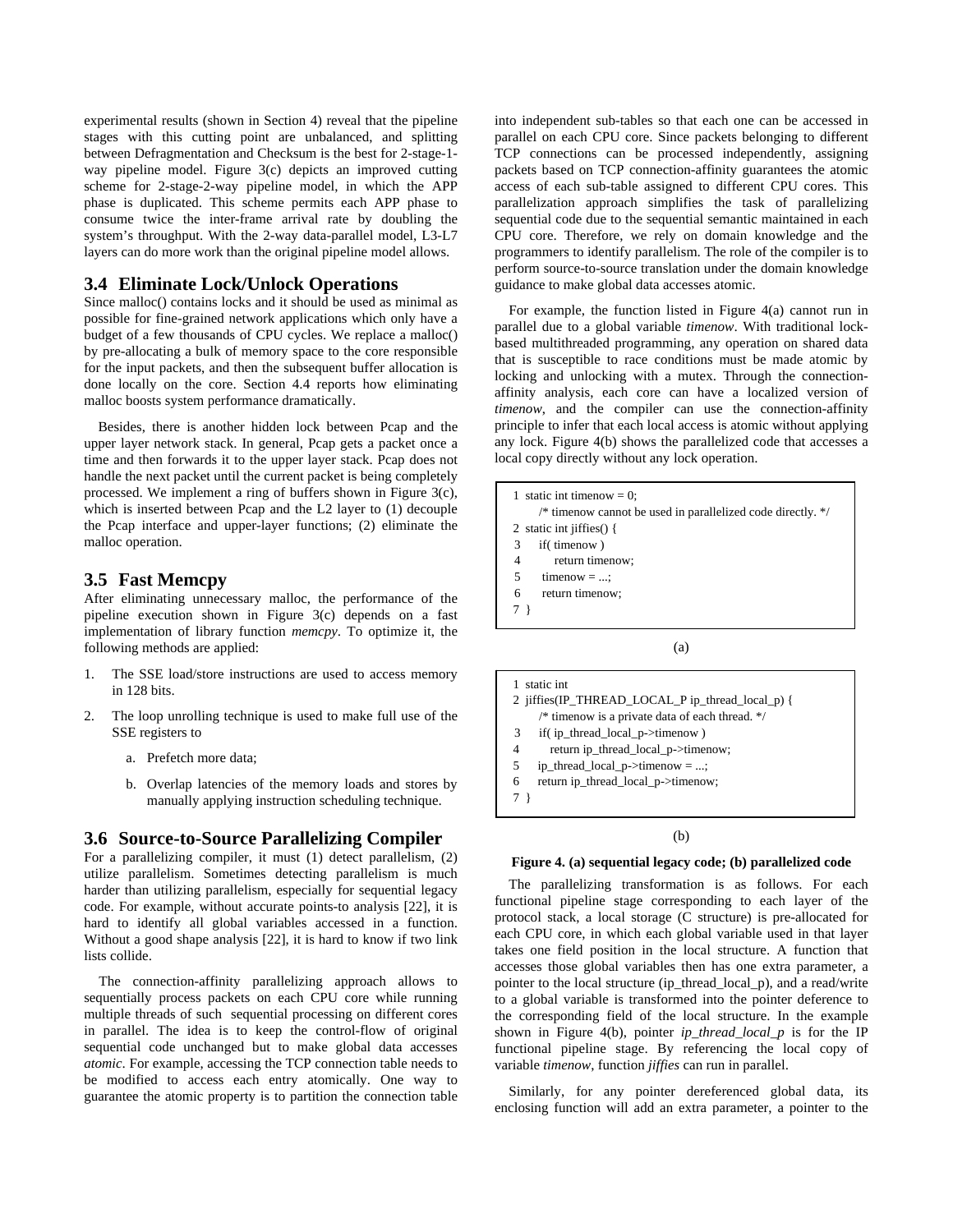pre-allocated local storage. A pointer dereference will be transformed into an indirect pointer dereference. For example, in the TCP stage the following line

tcp\_oldest->nids\_state = TIMED\_OUT;

is transformed into

tcp\_thread\_local\_p->tcp\_oldest->nids\_state= TIMED\_OUT;

in which *tcp\_thread\_local\_p* is a pointer to the local storage preallocated for the TCP layer.

 Adding a level of pointer deference for each function may introduce the runtime overhead. However, its cost is neglect compared to a lock/unlock pair. In addition, the compiler performs function in-lining as much as possible to reduce the overload caused by passing an extra parameter.

 Finally, a runtime system including thread initialization, buffer management, packet distribution, lock-free FIFO and linked lists, and time-out handling is implemented to facilitate parallelizing effort. The code for initialization, buffer assignment, and selection of cutting point using FIFO for m-stage-n-way pipeline is generated based on pragma line indication.

## <span id="page-5-1"></span>**3.7 L7 Deep Packet Inspection**

Based on Flex [\[15\]](#page-9-15), we implement a deep packet inspection engine, which uses regular expression based pattern match to inspect packet payload. Firstly, L7-filter patterns [\[12\]](#page-9-16) are translated into Flex ones by a pre-processor. For example, a pattern starting with a wild character \* is replaced by the corresponding pattern starting with ^, indicating the beginning of TCP payload. Such rewriting can dramatically cut down the number of DFA states. Then, the Flex generated C code is fed into the parallelizing compiler to generate multi-core code as described in the previous subsection.

 The protocol automatic identification engine identifies protocols according to protocol patterns instead of TCP port numbers. This engine is much more processor and memory intensive than that only checks for port numbers, however it is much more powerful because it can match any protocols that use unpredictable ports (e.g. P2P file sharing), non-standard ports (e.g. HTTP on port 1000) and the same ports (e.g. P2P file sharing using port 80).

# <span id="page-5-0"></span>**4. Experimental Results and Performance**

## **Analysis**

In this section we demonstrate that our system is capable of processing packets at the much higher line-rate speed. Specifically, our framework can finish the workload of prevention of DOS attacks  $(L2-L4)$  and deep packet inspection  $(L7+)$  up to 6Gbps speed for large packets.

 The X86 64-bit time stamp counter (TSC) is used to measure execution time of each pipeline stage. The TSC measures elapsed cycles since the system is started and is accurate within a few cycles. Firstly, we make only Pcap stage run in the system. Then, we add other following pipeline stages one by one to derive the execution time of each pipeline stage.

## **4.1 Evaluation Platform**

We run experiments on one Dell server equipped with Intel Core 2 Quad processors. DELL PowerEdge 2900 has a dual Xeon E5410 processors running at 2.3GHz, and it has two 6MB L2 caches with 64B cache-line size and 1333MHz FSB. The two Gigabit Ethernet cards (Intel 9400PT and Broadcom BCM5721) are connected by a cross cable (back-to-back). The system is configured to run the 64-bit Linux 2.6.x kernel and the code is compiled by the GCC 4.1.2.

 The characteristics of the packet trace files used in the experiments are described in [Table 1](#page-5-1). File-7 and File-8 come from the 1998-1999 DARPA intrusion detection evaluation at MIT Lincoln Lab [\[30\]](#page-9-18). File-9 and File-10 come from the Defcon 9 Capture the Flag contest [\[31\].](#page-9-19) The other trace files are collected from the gateway of a university campus. In [Table 1,](#page-5-1) column *#Conn.* denotes the number of total connections, column *#Packet Len* lists the average packet size, and column *#Conn. Rate* gives the number of connections per 1,000 packets. The higher the connection rate is, the more difficult it is for the L4-L7 applications to process.

**Table 1. Characteristics of trace files** 

| <b>FILE</b> | <b>#Packets</b> | $\#Conn.$ | $\#Conn.$<br>Rate | #Packet<br>Len.<br>(Byte) |
|-------------|-----------------|-----------|-------------------|---------------------------|
| File-1      | 646,703         | 9,191     | 13.9              | 186                       |
| File-2      | 297,024         | 4,384     | 14.8              | 201                       |
| File-3      | 594.064         | 8,768     | 14.5              | 205                       |
| File-4      | 2,376,256       | 35,072    | 14.7              | 204                       |
| File-5      | 9.496.620       | 140,194   | 14.7              | 202                       |
| File-6      | 17,092,300      | 253,371   | 14.8              | 208                       |
| File-7      | 3.393.924       | 111,777   | 32.9              | 307                       |
| File-8      | 3.201.341       | 103,578   | 32.3              | 243                       |
| File-9      | 3,960,205       | 12,736    | 3.2               | 194                       |
| File-10     | 1,050,364       | 1.043     | 1.0               | 851                       |

## **4.2 Packet Input**

In our experiments, we use two methods to generate input packets:

- 1. One NIC (Broadcom BCM5721) injects packets into the cable, and then another (Intel 9400PT) captures the packets and delivers them to the applications by assistance of Pf\_ring. The packet traces are injected into the Gigabit link using Tcpreplay [\[14\]](#page-9-20). To achieve high speed traffic, we had to "speed up" the traffic by setting "--topspeed" to send packets as soon as possible. We assume that this would not affect the correctness of our experiments. Since Tcpreplay can play back the trace files at 410Kpps rate in our testbed, 1Gbps is reached if the average packet length is larger than 304 bytes.
- Since the recipient is not the performance bottleneck [\[13\],](#page-9-12) for higher speed testing the input packets must come from tcpdump files because it is very challenging to use software approach to generate traffic at a speed greater than 1Gbps without heavy investment on hardware testing equipment. On the other hand, our work focuses on the protocol processing. Therefore, we rely on input files to feed packets to measure higher processing speeds.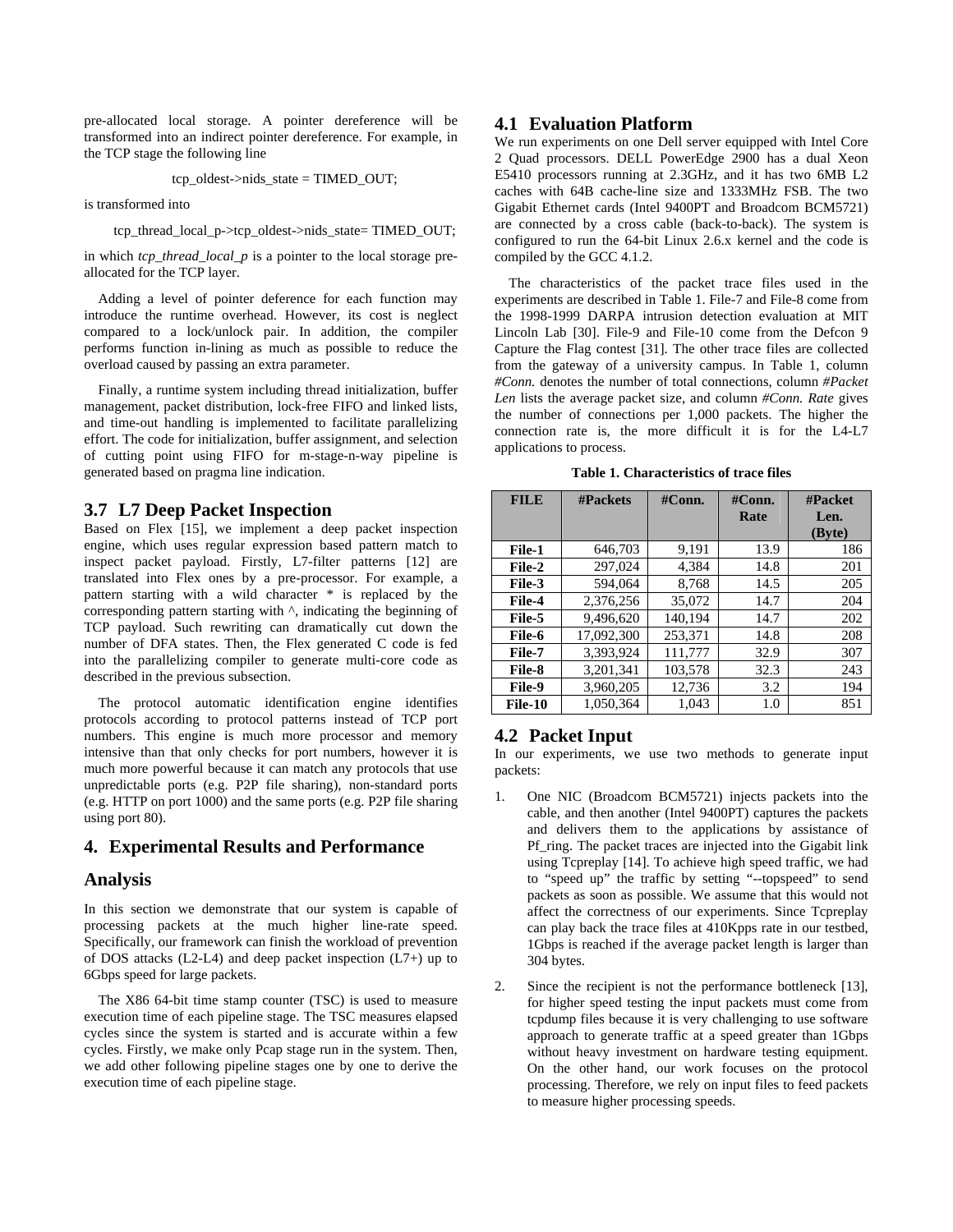## **4.3 System Performance**

In this section, we evaluate the system performance for the entire L2-L7 application. Lincoln Lab traces (File-7 and File-8) are simulations of large military networks generated during an online evaluation of IDSes. The Defcon traces (File-9 and File-10) are logs from a contest in which hackers attempt to attack and defend vulnerable systems. These traces contain a huge amount of attacks and anomalous traffic, representing a sort of pathological cases for network processing system. [Table 2](#page-6-1) lists main identified threats, protocols, and applications after the L7 processing. Row *Alerts* shows the number of TCP port scan attempts that are detected by our system. Row *HTTP***,** *POP3*, *SMTP, IMAP, TELNET* and *BITTO.* show the number of HTTP**,** POP3, SMTP, IMAP, TELNET and BITTORRENT flows respectively, and row *Others* counts the number of other flows recognized by our system, including SSH, EDONKEY, IRC, X11, AIM, and Unknown. Although the number of protocols that can be recognized by our system is more than 60, only a few widely used protocols are contained in the trace files.

<span id="page-6-1"></span>

|               | File-4 | File-7   | File-8 | File-9            | File-10 |
|---------------|--------|----------|--------|-------------------|---------|
| <b>Alerts</b> | 21,270 | 1,407    | 12,064 | 94,579            | 483     |
| <b>HTTP</b>   | 1,504  | 110,103  | 67,621 | 3,934             | 765     |
| POP3          | O      | 39       | 7,407  |                   |         |
| <b>SMTP</b>   | 4      | 1,265    | 3,254  | 11                |         |
| <b>IMAP</b>   | 0      | $\theta$ | 2,533  | $\mathbf{\Omega}$ |         |
| <b>TELNET</b> | 0      | 390      | 3.347  | 55                |         |
| BITTO.        | 18,000 | $\theta$ | 0      |                   |         |
| <b>Others</b> | 32     | 201      | 190    | 692               | 139     |
| $PI-per-C$    | 6      | 6        | 5      | 3                 | 3       |

**Table 2. Results of L7 Content Processing** 

<span id="page-6-3"></span><span id="page-6-0"></span> For each new connection, L7 DPI is called to inspect the payload of first few packets to identify the protocol type. Row *PIper-C* shows the average number of packets that are inspected to recognize the protocol type for each new connection. Since File-1 to File-6 all come from the campus, only File-4 is listed in this table. Based on L7 DPI, our system checks the packet payload instead of simply port numbers. That is why HTTP like P2P BitTorrent protocol can be detected correctly.



**Figure 5. System performance achieved with trace files** 

<span id="page-6-2"></span> Careful reader may find that the sum of per column in [Table 2](#page-6-1) doesn't match the corresponding #Conn. entry listed in [Table 1.](#page-5-1) This is because a connection may triger multiple alters while some anomalous traffics are not categorized by the L7 DPI engine. However, in [Table 2](#page-6-1) only the sum of column File-8 is

slightly smaller than the corresponding #Conn. entry in Table 1, which indicates that the protocol identifier can detect most of the protocols correctly.

 [Figure 5](#page-6-2) shows the system performance achieved with the ten trace files listed in [Table 1](#page-5-1) after all the optimization techniques are applied. The system has the lowest throughput of 2Gbps with File-9, which contains many small alert packets, and the highest throughput of 6Gbps with File-10, which has the largest packet size. To sum up, even deployed in the vicious environment (File-9) that has many small attack packets, our system can still achieve 2Gbps network processing speed.

 As shown in [Figure 5,](#page-6-2) the system performance measured in data rate (Gbps) varies greatly with the average packet size, and the throughput discrepancy between large-packet traffic and small-packet traffic could be very large. Since many protocol processing operations require a fixed amount of CPU time per packet, the number of packets processed is more important than the data rate. In addition, our system can easily achieve higher 1Gbps speed. Therefore, in the following discussion we will use the more challenging metric, packet processing rate (Million Packet Per Second, MPPS), to measure the system performance in the worst case (i.e., even with small packets). The maximum packet rate required to support 1Gbps data rate with minimum 64 byte frames is about 1.49Mpps, and we will use this lower bound no matter what the packet size is. We encourage other research results to be measured in MPPS to have a fair comparison in the future.

# **4.4 Pipeline Partitioning and Mapping**

This section presents the test results on trace File-1 to demonstrate the effects of connection-affinity and lock-free design principles described in Section [3.](#page-2-0)

| <b>Cycles</b> | Mode | Mode<br>2 | <b>Mode</b><br>3 | Mode<br>4 | <b>Mode</b><br>5 |
|---------------|------|-----------|------------------|-----------|------------------|
| Pcap          | 450  | 450       | 450              | 300       | 300              |
| <b>Malloc</b> | 450  | 700       | 700              |           |                  |
| <b>Memcpy</b> | 440  | 440       | 440              | 440       | 440              |
| <b>FIFO</b>   |      | 100       | 100              | 100       | 100              |
| Defrag.       | 250  | 250       | 250              | 250       | 250              |
| <b>TCP</b>    | 500  | 500       | 500              | 500       | 500              |
| L7 DPI        | 400  | 400       | 400              | 400       | 400              |
| Per-frame     | 2490 | 1940      | 1690             | 1250      | 840              |
| Speed (mpps)  | 0.97 | 1.18      | 1.36             | 1.83      | 2.73             |
| Imp. $(\% )$  |      | 21.6      | 15.3             | 34.6      | 49.2             |

**Table 3. Execution time of each pipeline stage for File-1** 

 [Table 3](#page-6-3) shows the execution time of each pipeline stage with different pipelining schemes. *Mode 1* ([Figure 3\(](#page-3-1)a)) corresponds to the sequential pipeline in which all stages run on the same CPU core, therefore the FIFO overhead is zero. The average execution time per packet is 2490 cycles, which is greater than 1,545 cycles required for reaching 1Gbps line-rate speed. *Mode 2* [\(Figure 3\(](#page-3-1)b)) corresponds to the 2-stage-1-way pipeline in which the cutting point is between L3 and L4, and *Mode 3* moves the cutting point of *Mode 2* to between L2 and L3, and *Mode 4* further uses preallocated Pcap buffers to link the two pipeline stages of *Mode 3*. *Mode 5* [\(Figure 3\(](#page-3-1)c)) corresponds to the 2-stage-2-way pipelining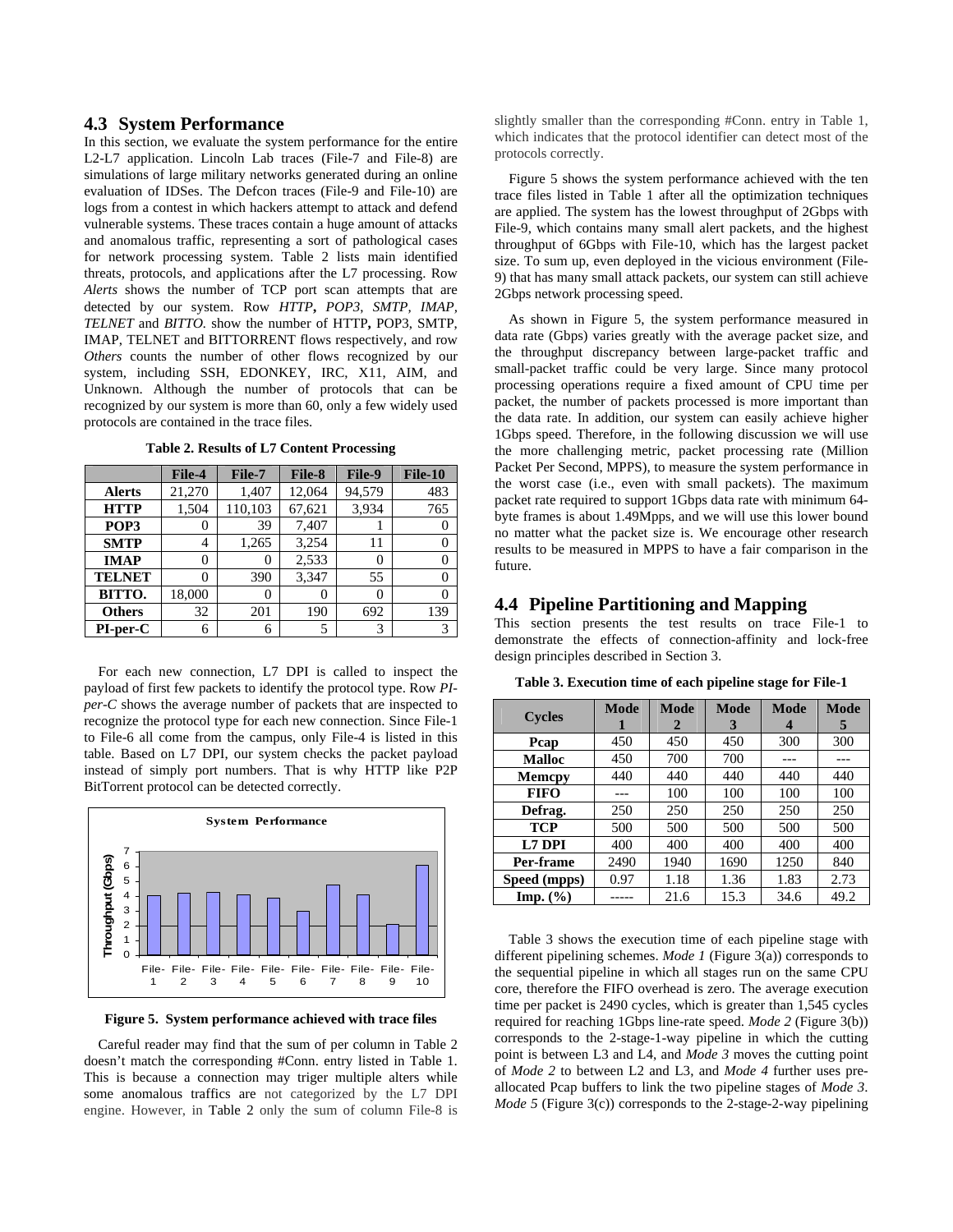scheme. The 2-stage-3-way pipelining scheme ([Figure 1\)](#page-2-1) was also evaluated in our experiments. However, for 2-stage-n-way pipelining schemes with n>2, IP core becomes the bottleneck and adding more APP cores has little effect on lifting performance. So the results of 2-stage-3-way pipelining scheme are not listed except in section [4.6.](#page-7-1) To achieve higher speed, the workload of IP core can be transferred to a hardware based solution [\[35\]](#page-9-21).

 Row *Pcap, Malloc, Memcpy, FIFO, Defrag(Defragmentation), TCP* and *L7 DPI* display the average execution time of each pipeline stage. The reason TCP stage takes only 500 cycles is that after connection-affinity based parallelization is applied, the lockfree TCP pipeline stage can execute much faster. *L7 DPI* is calculated by averaging the total number of cycles spent on L7 DPI stage over the total number of packets processed by the system. Therefore, although a single L7 DPI operation takes around 4,000 cycles, the average L7 DPI workload is not so high, since only the first few packets of each connection are inspected [\(Table 2](#page-6-1) PI-per-C rows).

<span id="page-7-2"></span><span id="page-7-1"></span> Row *Per-frame* shows the average frame (packet) processing time with different pipelining schemes by calculating the larger number between  $(C_{ip}+C_{fifo})$  and  $(C_{app}/N+C_{fifo})$  (Section [3.2\)](#page-3-2). For example, for the pipelining scheme in *Mode 3*, the IP core takes 1,690 cycles in all (450 for Pcap, 700 for Malloc, 440 for Memcpy, and 100 for FIFO), and the APP core takes 1250 cycles in all (250 for Defragmentation, 500 for TCP, 400 for L7 DPI and 100 for FIFO). Therefore, on average each packet takes 1,690 cycles to be processed, and the equivalent packet processing rate is 1.36Mpps.

<span id="page-7-3"></span> Comparing the *speed* of *Mode 2* with that of *Mode 1*, we can see that adding one more CPU core does not necessarily double the packet rate if an unbalanced pipelining scheme (*Mode 2*) is used. However, if the workload is more evenly partitioned and the malloc function is eliminated (*Mode 4*), the packet rate can reach 1.83Mpps (that is above the 1Gbps line-rate requirement) with only two CPU cores. By adding one more CPU core to form a 2 stage-2-way pipeline in *Mode 5* to apportion the heavy workload of APP stage of *Mode 4*, the packet rate increases to 2.73Mpps that is 49.2% improvement over *Mode 4*, and almost triple of the speed of the single-core solution (*Mode 1*). Even if taking into account the worst behavior of hash function that the *Mode 5* almost degenerates to *Mode 4* (2-stage-1-way pipeline), the system can still achieve line-rate (>1.49Mpps).

 The experimental results in [Table 3](#page-6-3) also reveal the performance impact of malloc on multi-core based systems. The overhead of malloc increases 35.7% from 450 cycles in the single-core environment (*Mode 1*) to 700 cycles in the two-core environment (*Mode 2*), and *Mode 4* achieves 34.6% performance improvement over *Mode 3* by only eliminating the malloc function call.

## <span id="page-7-0"></span>**4.5 Performance of Optimized FIFO**

This section evaluates the performance of our optimized FIFO with FastForward [\[3\]](#page-9-3) as the baseline of the evaluation. Experimentally, we find out that if the consumer has dummy workload or no workload, both FIFOs can achieve high and stable performance. For example, if the consumer has no workload, both FIFOs can finish a put/get operation within 35ns. If the consumer takes spin loop as workload, FastForword takes 70ns and our optimized FIFO takes 45ns to finish a put/get operation.

 However, if the producer and consumer have realistic network processing workload, the performance of both FIFOs decreases due to unbalanced stages. [Table 4](#page-7-2) lists the system performance achieved with different FIFOs as stage-to-stage communication mechanism. Row *FastForward* and *Optimized* display the system performance with FastForward and optimized FIFO, respectively. Row *Inc* shows the performance improvement of Optimized FIFO over FastForward. Since File-1 to File-6 all come from the campus, we list File-4 only in this table. [Table 4](#page-7-2) indicates that the Optimized FIFO is more robust and the performance improvement overall can be as high as 9%, and 6.6% on average. The optimized FIFO is more robust and practical, and as a result, it can be used as a foundation for parallelizing in multi-core commodity processors that lack hardware queue support.

**Table 4. System performance with two different FIFOs** 

| (Gbps)             | File-4 | File-7 | File-8 | File-9 | File-10 |
|--------------------|--------|--------|--------|--------|---------|
| <b>FastForward</b> | 3.60   | 4.57   | 3.92   | 2.06   | 5.68    |
| <b>Optimized</b>   | 3.93   | 4.74   | 4.13   | 2.21   | 6.12    |
| Inc.               | 9.2%   | 3.7%   | 5.4%   | .3%    | 7.4%    |

# **4.6 TCP Connection Scalability**

In our system, each TCP connection is tracked with the state of connection stored in a C structure. For each TCP packet, function *find tcp stream*() is called to determine whether the connection has been established. If the connection already exists, the packet is processed and the state stored in the C structure is modified; otherwise a new connection is created. As we introduced preallocated local storage to this data structure, we'd like to explore how well the system performance is when the number of TCP connections grows big. I.e., how many of TCP connections can be opened in the system while the 1Gbps processing speed is still maintained?

**Table 5. System performance with increased number of TCP connections** 

| (Mpps)  | File-2 | File-3   | File-4  | File-5   | File-6    |
|---------|--------|----------|---------|----------|-----------|
| 1 Core  | 1.35   | 1.34     | 1.25    | 1.04     | 0.97      |
| Dec.    |        | $-0.7\%$ | $-7.5%$ | $-16.8%$ | $-6.7\%$  |
| 2 Cores | 1.82   | 1.81     | 1.72    | 1.32     | 1.22      |
| Dec.    |        | $-0.5%$  | $-4.9%$ | $-23.3%$ | $-7.5%$   |
| 3 Cores | 2.68   | 2.68     | 2.59    | 2.39     | 1.72      |
| Dec.    |        | 0.0%     | $-3.4%$ | $-7.7%$  | $-28.0\%$ |

 [Table 5](#page-7-3) shows the system performance with five trace files that have large number of TCP connections. The row *1-Core*, *2-Cores*, and *3-Cores* show the packet processing speed with 1-way, 2 way, and 3-way pipeline models respectively. Rows *Dec* shows the performance decrease when the number of connections increases column by column.

 For an Intel Quad-core processor with 2x6MB L2 cache, the size of connection C structure is 280 bytes on a 64-bit machine; therefore maximum  $2*6*1024*1024/280 = 44,940$  entries can be stored in the L2 cache, assuming that no cache collision occurs. That is why the system performance incurs only single-digit loss when the connection count increases but not exceeds the capacity of L2 cache (File-2 to File-4). Significant performance decrease (-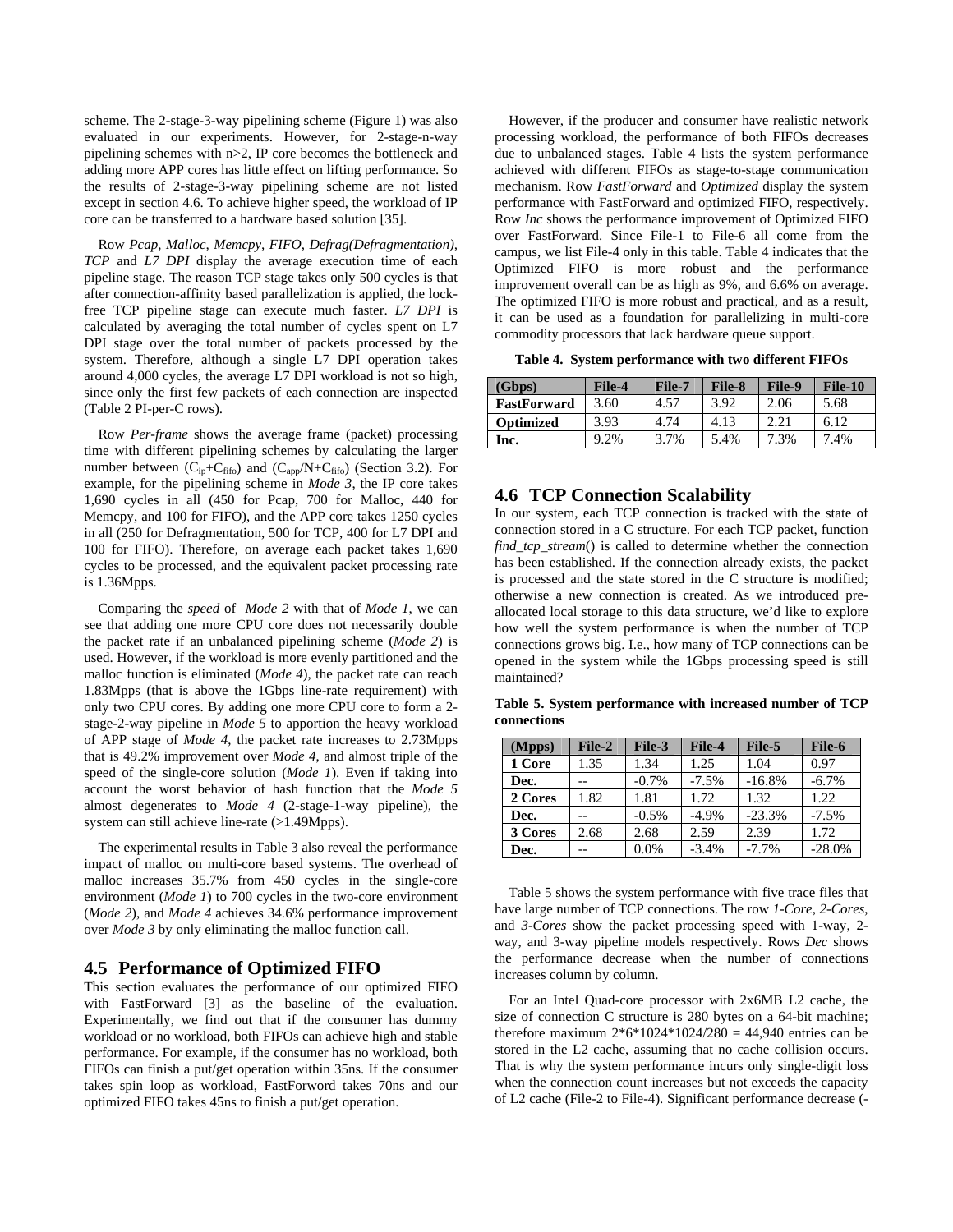23.3%) is observed on File-5 whose connection count (140K) exceeds the capacity of L2 cache, but situation gets better when a 3-way pipeline is used since both L2 caches are fully used. File-6 has much larger connection count, and even the 3-way pipeline is used the performance still drops by 28.0%. Therefore, the number of TCP connections opened simultaneously has dramatic impacts on performance.

 To analyze the cache behavior under different number of TCP connections, we use Valgrind to analyze the L2 cache miss rate. As Valgrind does not support machine equipped with 6MB L2 cache, we run Valgrind with 2x4MB L2 cache that can maximally maintain  $2*4*1024*1024/280 = 30,000$  TCP connections in L2 cache.

<span id="page-8-3"></span>**Table 6. L2 cache miss rates with increased number of TCP connections** 

| <b>File</b> | <b>#Reference</b> | #Miss      | <b>#Miss Rate</b> | Inc. |
|-------------|-------------------|------------|-------------------|------|
| File-2      | 14,243,536        | 63,369     | 0.44%             | --   |
| File-3      | 28,515,072        | 177,805    | 0.62%             | 41%  |
| File-4      | 75,837,429        | 629.647    | 0.83%             | 34%  |
| File-5      | 328,858,387       | 9,747,387  | 2.96%             | 256% |
| File-6      | 575.212.699       | 29,246,911 | 5.08%             | 72%  |

<span id="page-8-2"></span> [Table 6](#page-8-3) shows the L2 cache miss rate reported by Valgrind. Column *#Reference* shows the number of references to the connection table, and column *#Miss* shows the total number of L2 cache misses. Column *#Miss Rate* gives the L2 cache miss rate, and the last column calculates the increase of miss rate over the previous row. The greatest miss-rate increase occurs when the connection count increases from 35K to 140K, which explains the great performance drop between column *File-4* and column *File-5*  in [Table 5.](#page-7-3)

 In summary, even with as large as 253K TCP connections our system can still maintain 1.72Mpps, which demonstrates the potential of the commodity multi-core processors. Furthermore, L<sub>2</sub> cache is the key to boost system performance. [Table 6](#page-8-3) shows that if the miss rate increases to almost 3% the system performance can decrease dramatically.

## <span id="page-8-1"></span>**5. Related Work**

Prior work on using commodity multi-core processors on networking have been reported in [\[2\]](#page-9-0)[\[3\]](#page-9-3)[\[25\]](#page-9-22)[\[29\].](#page-9-9) Unlike previous work, our system achieves 2Gbps speed even under small packets input and handling complicated L2-L7 network applications.

 Using a Cell SPE to speed up TCP processing is discussed in [\[33\].](#page-9-23) However, the results were measured against 128 TCP flows that are too small to be used in practice.

 FastForward[\[3\]](#page-9-3)[\[7\]](#page-9-24) is a single producer/single consumer concurrent lock-free queue for supporting pipeline parallelism. It uses the similar idea proposed in [\[27\]](#page-9-25) by retrying a data access if a conflict in terms of the same cache line access occurs. However, its performance is only verified with dummy workload. We proposed a new lock-free FIFO in which aggregated read/write is applied on the cache-line boundary. The new FIFO is more robust and efficient in practice.

<span id="page-8-0"></span> There is some work focusing on improving the performance of malloc() to benefit the performance of any sophisticated multithreaded application [\[4\]](#page-9-10)[\[5\]](#page-9-11)[\[18\].](#page-9-26) We focus on eliminating malloc operations as much as possible with pre-allocated memory area.

 Aspen [\[25\]](#page-9-22) is a language designed to help capture flow-locality in network applications. However, it only supports L5 above layers (socket level). Whether such a language is useful for L2-L4 network applications needs to be proven.

 Snort is an open-source network intrusion prevention and detection system, which attracts much research interest in porting it onto the multi-core architecture [\[2\]](#page-9-0)[\[26\]](#page-9-27)[\[29\]](#page-9-9). However, the previous porting efforts are far short of reaching the 1Gbps linerate speed in the worst case. We believe that the combination of connection-affinity, lock-free, and multiple pipelines as the firstpriority parallel design principles dramatically increases the performance of our system.

 Our parallelizing approach is unlike other general automatic compiling approaches. We rely on domain knowledge to help solve the hard problems such as parallelism detection and load balance. The compiler performs source-to-source translation on global data accesses to support the connection-affinity based pipeline execution model.

 Intel's ETA[\[8\]](#page-9-28) is designed to accelerate the processing of packets by dedicating a processor to act as a TCP/IP onloading engine [\[9\].](#page-9-8) On the other hand, Receive-Side Scaling (RSS) [\[28\]](#page-9-29) is a driver approach to integrate the hashing function in network adapters. However, RSS is unsuitable for an inline-device.

# **6. Conclusions and Future Work**

This paper presented a high performance connection-affinity based lock-free multi-core network processing system, a softwareonly framework that can achieve multiple Gbps network processing speed while finishing complicated tasks. Our experiments suggest that (1) connection-affinity is an effective means in parallelizing sequential network applications onto the multi-core architectures; (2) it is the same important to eliminate lock operations in the user space; specifically, we try to build a non-blocking system that has almost no lock at all; (3) a delicate partitioning scheme is required to map the pipelined structure onto a multi-core architecture.

Our system implementation indicates that lock-free data structures are very useful in parallelizing network applications. We will continue to study lock-free data structures and explore their effective usage in network applications.

# **7. Acknowledgements**

We would like to thank the anonymous reviewers for their valuable comments. This work was supported by the National Natural Science Foundation of China under Grant No.60673173, and the Fund for Foreign Scholars in University Research and Teaching Programs under Grant No.B07033.

# **8. References**

[1] CNET News.com. Intel pledges 80 cores in five years. http://news.com.com/2100-1006\_3-6119618.html, Sep. 2006.